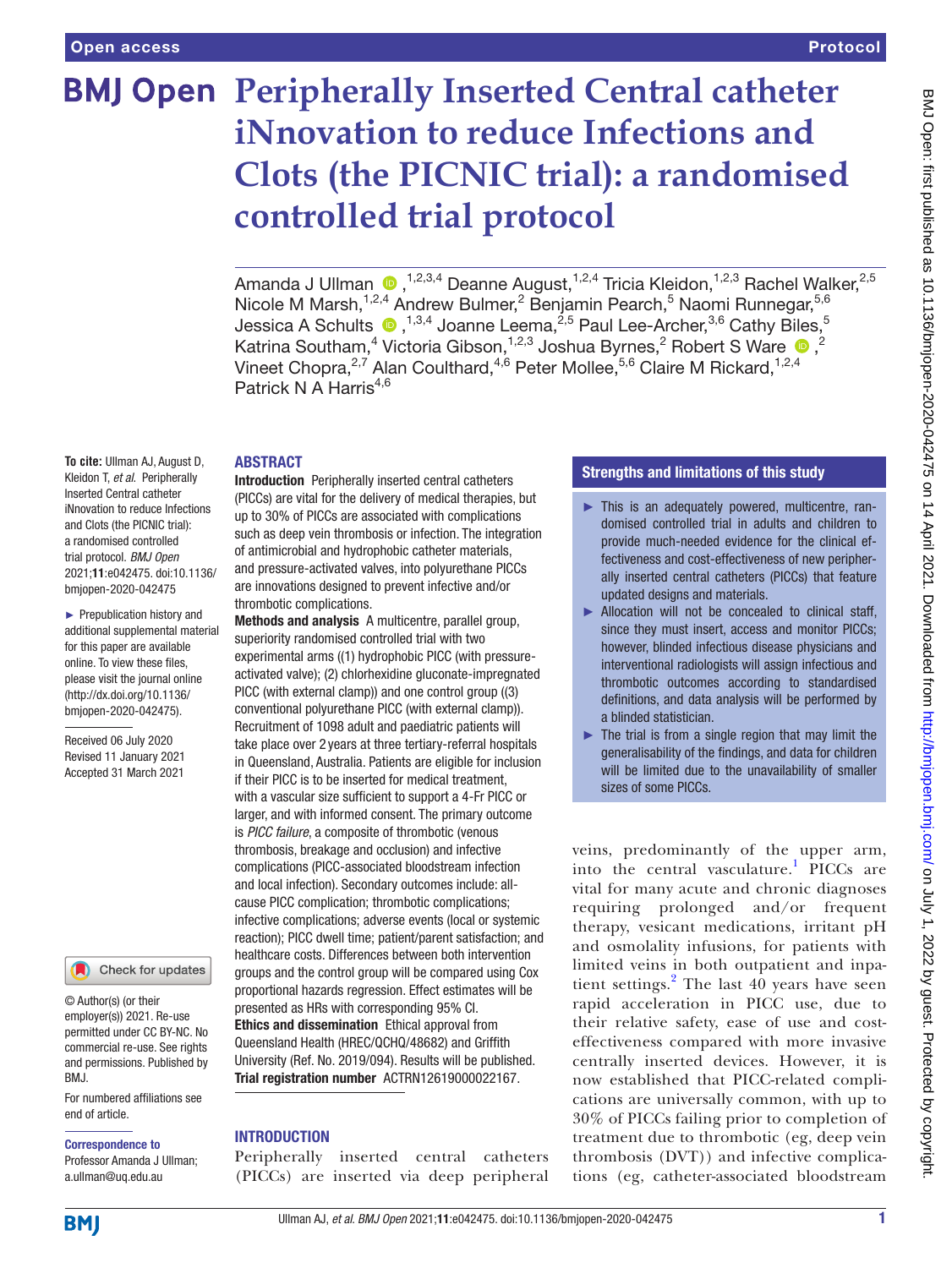infection (CABSI) including those caused by *Staphylococcus aureus*).<sup>3–5</sup> Innovations that prevent these complications are necessary to reduce healthcare-associated harm for vulnerable patients.

#### PICC materials

Integrating antithrombotic and anti-infective technologies into the PICC materials are potential innovations to prevent complications. Several PICC materials have been developed since their inception in the  $1970s^6$  $1970s^6$ ; however, the majority of PICCs currently in use are made of relatively stiff, third-generation uncoated polyurethane that softens with body temperature and withstands pressures of  $>300$  pounds per square inch.<sup>[6](#page-6-3)</sup>

Material technologies introduce antithrombotic and anti-infective properties in PICCs, with two major products entering the market over the last 5–10 years. The BioFlo PICC from AngioDynamics Inc (Queensbury, New York, USA) has hydrophobic (water repelling) properties, which has been achieved by the addition of 'Endexo' (a surface-modifying macromolecule based on the incorporation of fluorine atoms) during the moulding manufacture process. The fluorinated PICC material inhibits platelet adhesion, suppresses protein procoagulant conformation and potentially reduces thrombus formation in medical devices (based on platelet counts in manufacturer completed in vitro studies only). $67$  Our pilot randomised controlled trial (RCT) in a paediatric population (n=150) demonstrated the feasibility and potential for the hydrophobic BioFlo PICC to reduce PICC thrombotic and infective complications, but the study was not powered for clinical effectiveness (PICC failure: standard polyurethane 22% (16/72)) vs BioFlo 11% (8/72): risk ratio (RR) 0.50; 95% CI 0.23 to 1.09; p=0.07).<sup>[8](#page-6-4)</sup>

Anti-infective properties impregnated into PICCs include antibiotics (eg, minocycline-rifampicin) and antiseptics (eg, chlorhexidine gluconate (CHG)). These technologies have been well studied in other central venous catheter types, with a Cochrane review<sup>[9](#page-6-5)</sup> concluding there was high-quality evidence that antimicrobial (non-PICC) central venous catheters significantly reduced CABSI risk (RR  $0.62$ ;  $95\%$  CI  $0.52$  to  $0.74$ , n=10 405, 42 RCTs). Building on this indication, Teleflex Inc (Wayne, Pennsylvania, USA) developed the CHGimpregnated Arrowg+ardBlue Advance PICC. CHG is widely used in healthcare, due to its broad spectrum of germicidal activity against most CABSI-causing pathogens, especially *S. aureus*. [10](#page-6-6) Some manufacturer-funded, laboratory studies also suggest CHG coating has a role in the prevention of thrombosis development, with in vivo ovine models demonstrating a significant reduction in fibrin sheath development after 30 days in situ, in comparison with uncoated catheters (median 0.05 g (CHG) vs  $0.7$  g (uncoated)).<sup>[11](#page-6-7)</sup> However, the effectiveness of CHG-coated PICCs to prevent thrombotic and infective complications has not been formally tested in clinical trials in humans.

## PICC designs

PICC design evolution has primarily focused on the integration of internal valves, replacing external clamps, with the aim of preventing thrombotic occlusion by reducing blood reflux.<sup>[6](#page-6-3)</sup> External clamps prevent gravity and pressure-related backflow of blood into and out of the PICC when not in use. Modern pressure-activated valves, such as those incorporated in the BioFlo PICC from AngioDynamics Inc (Queensbury, New York, USA), negate the need for external, clinician-initiated clamping during periods of disuse. The valves are incorporated at either the distal or proximal portion of the PICC and open with injection and aspiration pressure but remain closed during minor pressure fluctuations.<sup>[12](#page-6-8)</sup> Despite the integration of valves into many PICCs, data regarding their performance in preventing complications in clinical trials are minimal. Only one RCT (n=180) of the pressure activated valve versus older PICC valve technologies has been published, and this RCT was stopped early due to safety concerns with an older valve (Becton Dickinson – Bard, Murray Hill, New Jersey, USA). $^{12}$  $^{12}$  $^{12}$ 

The ideal PICC would be: (A) soft and flexible to reduce procedural risks (including ease of insertion, patient discomfort and vessel irritation); (B) structurally strong to withstand pressure during rapid injection; (C) prevent microbial colonisation and adherence of blood components to reduce CABSI and DVT; and (D) cost-effective. Little research has been undertaken examining the safety and effectiveness of either hydrophobic or CHG PICCs, with or without valves, to meet these criteria, prevent thrombotic and infection complications and promote PICC function. The aim of this study is to compare two novel technologies (hydrophobic and CHG PICCs) with standard care (conventional polyurethane PICCs), to identify clinically effective and cost-effective methods to reduce the incidence of PICC failure, due to thrombotic and infectious complications.

#### METHODS AND ANALYSIS

This multicentre, parallel group, open, superiority, randomised controlled trial will compare the clinical effectiveness and cost-effectiveness in adult and paediatric patients of the:

- 1. Hydrophobic PICC: with pressure activated valves; BioFlo.
- 2. CHG-impregnated PICC: with external clamps; Arrowg+ardBlue Advance.
- 3. Conventional polyurethane PICCs: pressure injectable polyurethane with external clamps.

Embedded in the RCT are additional microbiological and thrombogenic subgroup studies to determine the effect of these interventions on bacterial colonisation, PICC-associated infection and CHG resistance, as well as assessing haematological, coagulation profiles and platelet activation.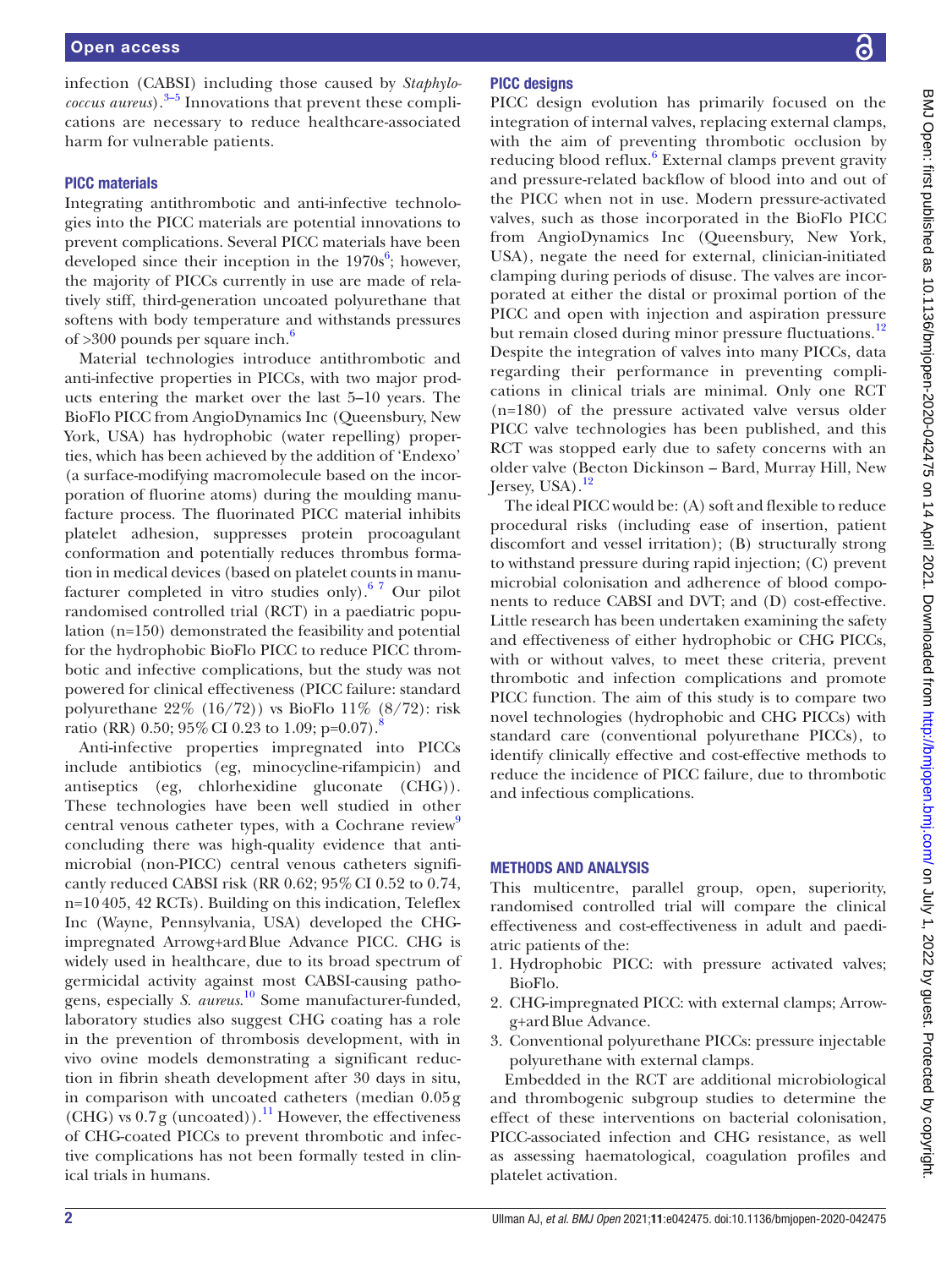# Hypotheses

## **Primary**

1. Patients with either (1) hydrophobic or (2) CHG PICCs will have significantly fewer device failures (composite outcome of thrombosis, infection, occlusion and breakage) compared with patients receiving (3) usual care (conventional polyurethane PICCs).

# **Secondary**

- 1. Patients with the (1) hydrophobic and (2) CHG PICCs will have significantly longer complication-free device life compared with patients receiving (3) usual care (conventional polyurethane PICCs).
- 2. Patients with the (1) hydrophobic PICCs will have significantly lower rates of thrombotic complications (composite of thrombosis, occlusion and breakage), compared with patients receiving (3) usual care (conventional polyurethane PICCs).
- 3. Patients with (2) CHG PICCs will have significantly lower rates of PICC associated infections, than patients receiving (3) usual care (conventional polyurethane PICCs).
- 4. There will be significant cost savings to the Australian health system when using (1) hydrophobic or (2) CHG PICC, compared with patients receiving (3) usual care (conventional polyurethane PICCs).

# Study setting and sample

inserted central catheter.

Adult and paediatric patients are being recruited at three tertiary referral hospitals in South East Queensland, Australia (Royal Brisbane and Women's Hospital (RBWH); Princess Alexandra Hospital (PAH); and Queensland Children's Hospital (QCH)), aiming for recruitment over 2years. Sites have phased recruitment commencement (QCH 8 November 2019; PAH 20 January 2020 and RBWH 1 June 2020), with delayed commencement at RBWH due to COVID-19. Patients requiring a PICC are being recruited via departments of medical imaging and vascular access services from cancer care, medical,

<span id="page-2-0"></span>

| <b>Table 1</b> Inclusion and exclusion criteria                                                                                                                                  |                                                                                                                                                                                                                                                                                                                                                                                                                                                        |
|----------------------------------------------------------------------------------------------------------------------------------------------------------------------------------|--------------------------------------------------------------------------------------------------------------------------------------------------------------------------------------------------------------------------------------------------------------------------------------------------------------------------------------------------------------------------------------------------------------------------------------------------------|
| Inclusion criteria                                                                                                                                                               | <b>Exclusion criteria</b>                                                                                                                                                                                                                                                                                                                                                                                                                              |
| $\blacktriangleright$ PICC to be inserted for<br>medical treatment.<br>Informed consent.<br>$\blacktriangleright$ Vascular size sufficient<br>to support 4-Fr PICC<br>or larger. | Previous enrolment in the current<br>study.<br>$\blacktriangleright$ Current catheter-related<br>bloodstream infection.<br>Thrombosis in vein where PICC<br>is to be inserted.<br>Non-English speaking without an<br>interpreter.<br>$\blacktriangleright$ Known sensitivity to study<br>products (including CHG).<br>$\blacktriangleright$ Added since trial<br>commencement: admitted for<br>COVID-19, or to a designated<br>COVID-19 unit/facility. |
| CHG, chlorhexidine gluconate; Fr, French; PICC, peripherally                                                                                                                     |                                                                                                                                                                                                                                                                                                                                                                                                                                                        |

surgical and intensive care areas. Patients who meet all inclusion and no exclusion criteria (see [table](#page-2-0) 1) are eligible to participate in the study once.

# Outcome measures and definitions

# Primary outcome

The primary outcome is *PICC failure*, a composite of thrombotic (venous thrombosis, breakage and occlusion) and infective complications (PICC-associated bloodstream infection and local infection) (all defined further) severe enough to cause cessation of PICC function prior to therapy completion.<sup>5 13</sup>

- ► *Venous thrombosis*: ultrasound/venographic/image confirmed thrombosis occurring within the same vessel as the PICC within 1week of PICC removal, in a symptomatic patient (pain and swelling), $^{14}$  confirmed by blinded radiologist.
- ► *Breakage*: split in PICC material with leakage or radiographic evidence of extravasation/infiltration into tissue, in a PICC flushed to clear thrombosis and/or occlusion[.15](#page-6-11)
- *Occlusion: complete*: ≥1 lumens cannot be flushed or aspirated, or resolved post-thrombolytic dwell $16$  and *partial*: decreased ability of ≥1 lumens to either infuse blood or fluid and/or withdraw blood or fluid from  $≥1$  lumens despite the use of thrombolytic.<sup>[17](#page-6-13)</sup>
- ► *PICC-associated bloodstream infection (BSI)*: a laboratory confirmed BSI where an eligible BSI organism is identified with PICC in place for >2 consecutive calendar days on the day of the BSI (day of PICC placement being day 1) and the PICC in place on the date of the event or the day before (see CDC Device-associated Module BSI for full criteria),<sup>[18](#page-6-14)</sup> confirmed by a blinded infectious disease specialist.
- Local infection: clinical signs of local venous infection at the PICC insertion site (eg, purulent drainage), confirmed with a positive (>15cfu) swab or catheter tip but with negative or no blood culture (see CDC VASC definition for full criteria) $18$  confirmed by a blinded infectious disease specialist.

# Secondary outcomes

- ► *All-cause PICC complication*: a composite of the thrombotic and infective complications previously, but evident at any stage during PICC dwell, and may or may not require PICC removal.
- ► *Thrombotic complication*: a composite of venous thrombosis, occlusion and breakage at any stage during PICC dwell.
- ► *Infective complication*: a composite of PICC-associated BSI and local infection at any stage during PICC dwell.
- ► *Individual complications*: individual thrombotic (venous thrombosis, breakage and occlusion) and infective (PICC-associated BSI and local infection) complications evident at any stage during PICC dwell and may or may not require PICC removal.
- ► *Adverse events*: any local or systemic allergic reaction (eg, pruritus), pain and mortality.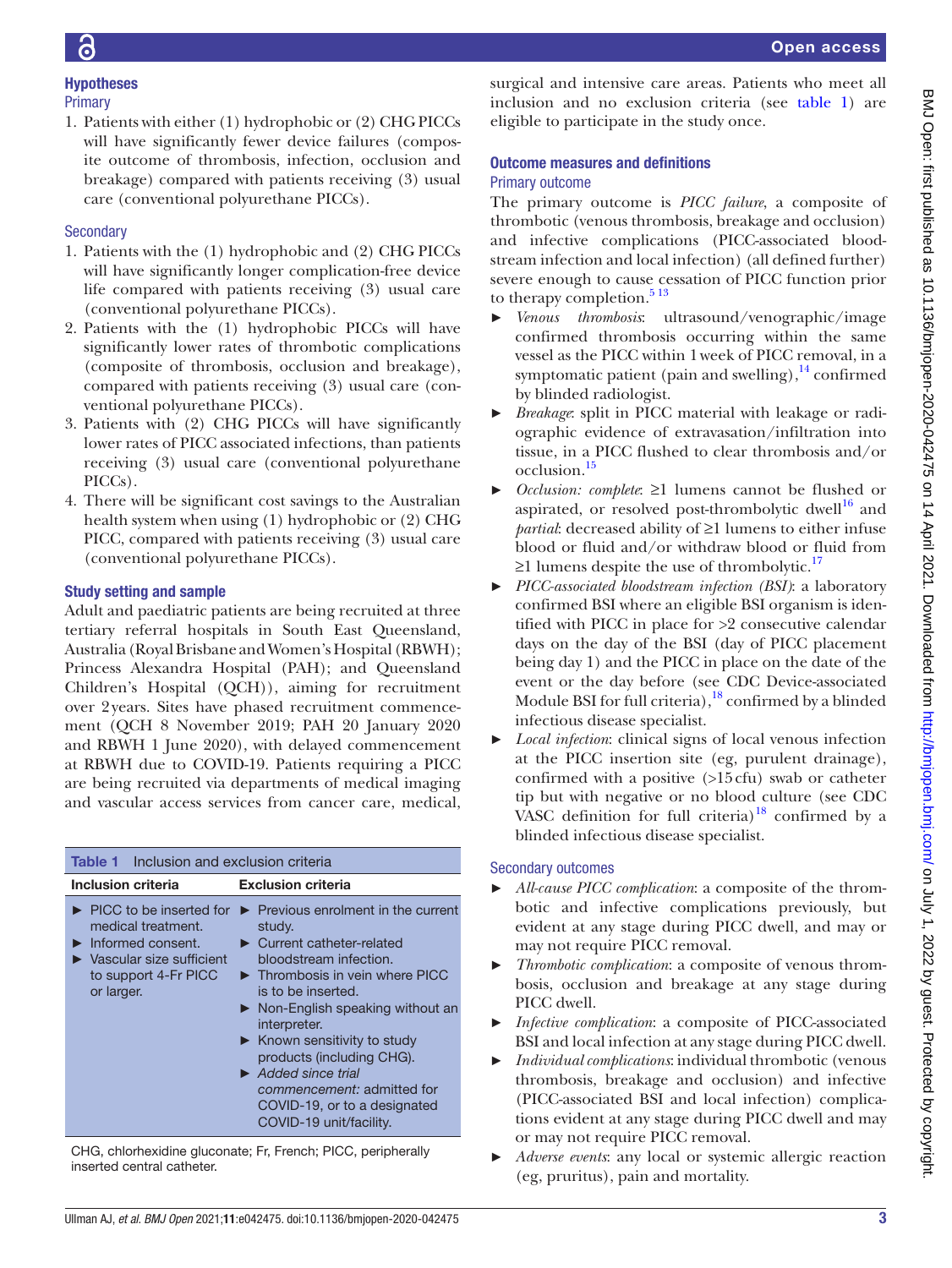- ► *PICC dwell time*: hours from PICC insertion until removal.
- ► *Patient/parent and staff satisfaction*: collected at PICC insertion (staff) and study end (staff and patient/ parents), using 0–10 numeric rating scales of increasing satisfaction.<sup>13</sup>
- ► *Healthcare costs*: estimate of direct product costs, healthcare resource utilisation (including additional equipment and staff time) and failure-associated resource usage (described further).<sup>[19](#page-6-16)</sup>

#### Sample size and study power

Our baseline PICC failure rate associated with the conventional PICCs is  $15\%$ .<sup>[20–22](#page-6-17)</sup> We expect PICC failure of 7.5% with hydrophobic and CHG PICCs based on pilot trials<sup>[8](#page-6-4)</sup> and systematic reviews.<sup>923</sup> That is, we expect hydrophobic and CHG PICCs to have a 50% relative risk reduction in PICC failure rates compared with conventional PICCs. Using a two-sided alpha significance level of 0.035 (chosen to facilitate comparison of the two intervention arms against a single control arm), 366 PICCs in each group achieves 85% power to detect a relative 50% difference in failure rates between intervention ((1) and (2)) hydrophobic and CHG PICCs) and control ((3) conventional PICCs) groups. Consequently, we are required to enrol 1098 participants.

### Recruitment, randomisation, allocation concealment and blinding

Hospital-based research nurses (ReNs) are screening patients, gaining informed consent from patients/ parents, randomising, educating clinical staff, patients and families, monitoring protocol compliance and collecting weekly data on patients 'on trial' plus final outcome data for completed patients. Patients are randomised via a central web-based service (Griffith University) immediately prior to each PICC insertion to ensure allocation concealment until study entry. Randomisation is at in a 1:1:1 ratio between groups, with randomly varied block sizes (up to 20) and stratification by: (1) hospital and (2) hypercoagulable state (adults: high risk of thrombosis as per Michigan Risk Score<sup>24</sup>; paediatrics: previous thrombosis or active cancer).

PICC inserters have been provided training by the product manufacturers regarding the insertion of intervention PICCs, with additional resources available to support practice. The inserters are provided with the randomised PICC in prepacks, immediately prior to insertion, to ensure study fidelity. It is not possible to blind clinical staff, since they must insert, access and monitor PICCs, and they are visibly different. However, the outcome of PICC failure is objective, easily assessed and routinely assigned by clinical staff who are not investigators. Infectious disease physicians and radiologists are masked when determining infection and thrombosis outcomes, standardised definitions are used for these outcomes and the biostatistician will be masked to allocation when provided the dataset.

## Insertion and care of PICC

Other than PICC type, all other PICC insertion, care and management have been standardised in accordance with Queensland Health clinical practice guidelines (at all study sites).<sup>25</sup> This includes skin preparation with  $2\%$ CHG in 70% alcohol prior to insertion, sterile insertion, ultrasound guidance for insertion, securement with sutureless securement devices and polyurethane dressings and removal as soon as clinically appropriate. Maintenance and removal will be by usual hospital staff, with existing guidelines in place. As a pragmatic trial, variations in such care are being noted but not considered as protocol violations. A protocol violation is the insertion of a non-randomised PICC.

#### Data collection

Data are being directly collected into a secure online database (Research Electronic Data CAPture, Vanderbilt). $26$  The ReNs are following participants weekly for a maximum of 8weeks (captures 90% of dwell data; will be censored at that point) or until PICC failure/removal if earlier. Discharged patients are having follow-up data collected by phone, a method that we have previously demonstrated reliability.<sup>27</sup> The study manager are undertaking quality checks and monitoring 100% source data verification for: all data for the first patient per site, all consent forms, all primary endpoints and a random 5% of other data for all patients.

*At enrolment,* ReNs are collecting consent forms and data on patient, provider and device factors that poten-tiate PICC-associated complications and failure.<sup>[2](#page-6-1)</sup> These include: patient (eg, critical illness factors, coagulopathy, diagnostic group, neutropaenia, previous history of CABSI or venous thrombosis); device (PICC lumens, PICC size and vessel size); and provider (eg, inserter discipline, care during insertion and care during access) factors.

*Immediately or within 24 hours of recruitment,* PICC inserters are asked to rate the ease of PICC insertion (0=very difficult, 10=very easy).

*Weekly,* the ReNs are visiting or contacting participants to assess for primary and secondary outcomes, current use, and any clinical, PICC or treatment factors that have changed since recruitment.

*Within 24hours of PICC removal or at 8 weeks,* the ReNs are collecting data on reason for removal including presence and type of failure if present, PICC dwell and infusates. Also within 24 hours, ReNs are asking the patient/parent about satisfaction with the PICCs (0=completely dissatisfied, 10=completely satisfied).

*Within 1week of PICC removal or at 8weeks (maximum data collection),* ReNs are collecting microbiological and clinical data for infectious, thrombotic and microbiological outcomes.

#### Microbiological substudy

To determine the effect of (1) hydrophobic and (2) CHG PICCs on bacterial colonisation, PICC-associated infection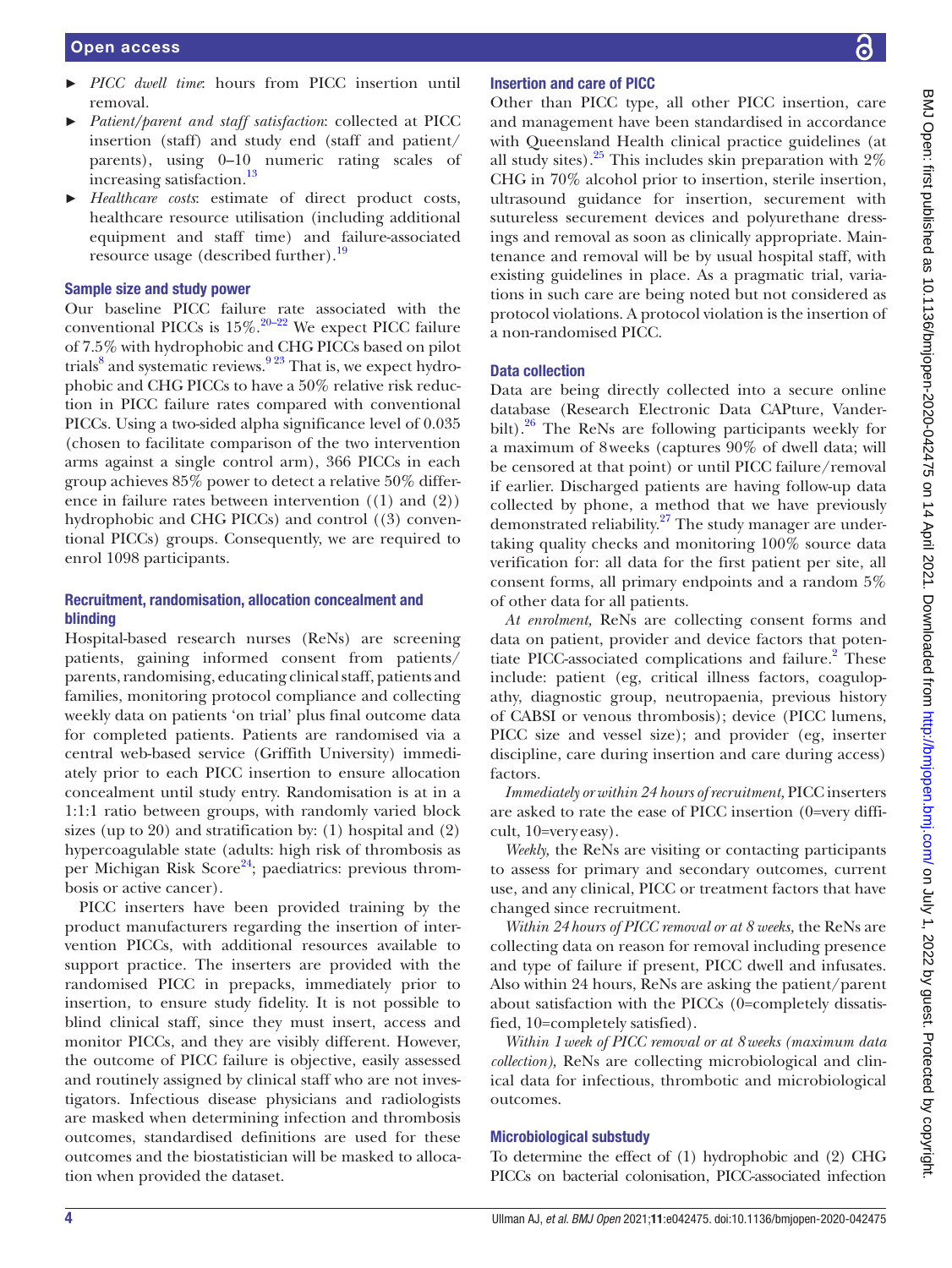and CHG resistance, compared with (3) conventional PICCs, catheter tips are being sent for further microbiological analysis in a selection of participants following PICC removal. This includes all PICC tips removed due to suspected infection, plus a control group of PICC tips from participants with no symptoms of infection (matched according to randomisation arm at a ratio of 2:1 cases to controls). All PICC tips are being cultured using the roll-plating method on blood agar, with quantification of cfus, species identification using Vitek-MS (BioMerieux) and susceptibility testing for a standard panel of antibiotics by Vitek 2 automated broth microdilution. In addition, CHG tolerance is being tested by determining minimum inhibitory concentrations against organisms isolated from PICC tips using broth microdilution (with an MIC  $\geq$ 4mg/L defining reduced susceptibility to CHG).<sup>[28](#page-6-22)</sup> Genes known to be associated with CHG tolerance (eg, *qacA/B* and *smr*) are being confirmed by PCR. In patients with suspected CASBI and the same species grown in PICC tip cultures, organisms isolated from both blood and tip cultures are having DNA extracted and whole genome sequencing performed on the Illumina MiniSeq platform. Raw reads are being trimmed, checked for quality metrics, assembled and analysed using a custom pipeline to confirm species identification, define in silico multilocus sequence type and detect the presence of any antibiotic resistance genes. Other genes known to be associated with CHG tolerance and biofilm formation are being sought by BLAST against the assembled genomes. To confirm whether PICC tip and blood culture isolates are clonal, core genome differences between blood and PICC tip isolates are being determined by comparing single nucleotide polymorphisms.

## Thrombogenic substudy

A subgroup of participants (n=120) are having blood collected on PICC insertion and, if possible, at the time of removal to assess haematological, coagulation profile and platelet activation. Blood samples are being collected via the PICC (from discard and whole blood aspirate) by ReN in sodium citrate and EDTA vacutainers (platelet/ full blood count), and the samples will be analysed for full blood examination (including white blood cell differentiation), clotting times (prothrombin time and activated partial thromboplastin time), platelet activation studies (flow cytometry) and D-dimer. These analyses will link the theoretical proposed mechanism of action to the clinically reported outcomes, strengthening study outcomes. Scanning electron microscopy will semiquantitatively assess blood component adherence to internal and external surfaces of removed PICCs.

## Data analysis

Analysis will be 'intention to treat' with patient the unit of analysis. Baseline characteristics for each of the PICC groups will be descriptively presented using frequencies and percentages for categorical variables and means and SDs (or median and IQR if appropriate) for continuous variables. Primary analyses will compare between-group device failure rates using Cox proportional hazards regression, with treatment group

included as the main effect. Effect estimates will be presented for hydrophobic PICCs versus conventional polyurethane PICCs and for CHG-impregnated PICCs versus conventional polyurethane PICCS as HRs with corresponding 95% CIs. Time-to-event data will be displayed graphically using Kaplan-Meier curves, and the differences between each of the hydrophobic and CHG PICC treatment groups and the conventional polyurethane PICC group will be compared using the log-rank test. The cause of any missing data will be assessed, and sensitivity analyses to investigate the potential impact of missingness will be undertaken using multiple imputation techniques if appropriate. A per-protocol analysis will assess the effect of protocol violations (ie, insertion of an unallocated PICC). P values ≤0.05will be considered statistically significant, except for the primary outcome  $(\leq 0.031)$ , which has been chosen due to the two intervention arms being tested against a single control and to account for the two interim analyses of each intervention arm against control.

## Estimating cost parameters

We hypothesise significantly reduced costs over control from a direct hospital perspective for the episode of care (2020 standardised \$). We will quantify additional costs, cost offsets and net monetary benefit, considering PICC failure, reinsertions and treatment costs of complications per group. A microcosting or bottom-up approach will be used with detailed resource use for PICC insertion/removal recorded for 75 procedures selected at random (25/group). Staff wage costs for application, troubleshooting, replacement, consultation and equipment used will be recorded. Regression analysis of the total cost per patient as the dependent variable will be conducted using a generalised linear model with trial group allocation (either intervention or usual care) as the predictive variable and controlling possible confounders. A gamma family, log-link model has been assumed given the typically skewed nature of health cost data but will be further tested for appropriate model specification. To explore potential differences in health-related quality of life and patient experience, participants are being asked to complete both the EuroQol Five Dimension (EQ-5-D) multiattribute utility instrument at insertion and removal (including EQ-5D-Youth for 8–17yearolds)<sup>29 30</sup> and the Australian Hospital Patient Experience Question Set, developed by the Australian Commission on Safety and Quality in Health Care,<sup>[31](#page-6-24)</sup> at removal.

## Patient and public involvement

Feedback regarding the acceptability of the intervention products was sought from patients and their families during the pilot studies, which informed the development of this study. The overall results of the study will be communicated to the study participants by sending a plain language summary, and the associated peer-reviewed articles, to the provided email address.

## ETHICS AND DISSEMINATION

This trial is registered with the Australian New Zealand Clinical Trials Registry. The trial has approval from the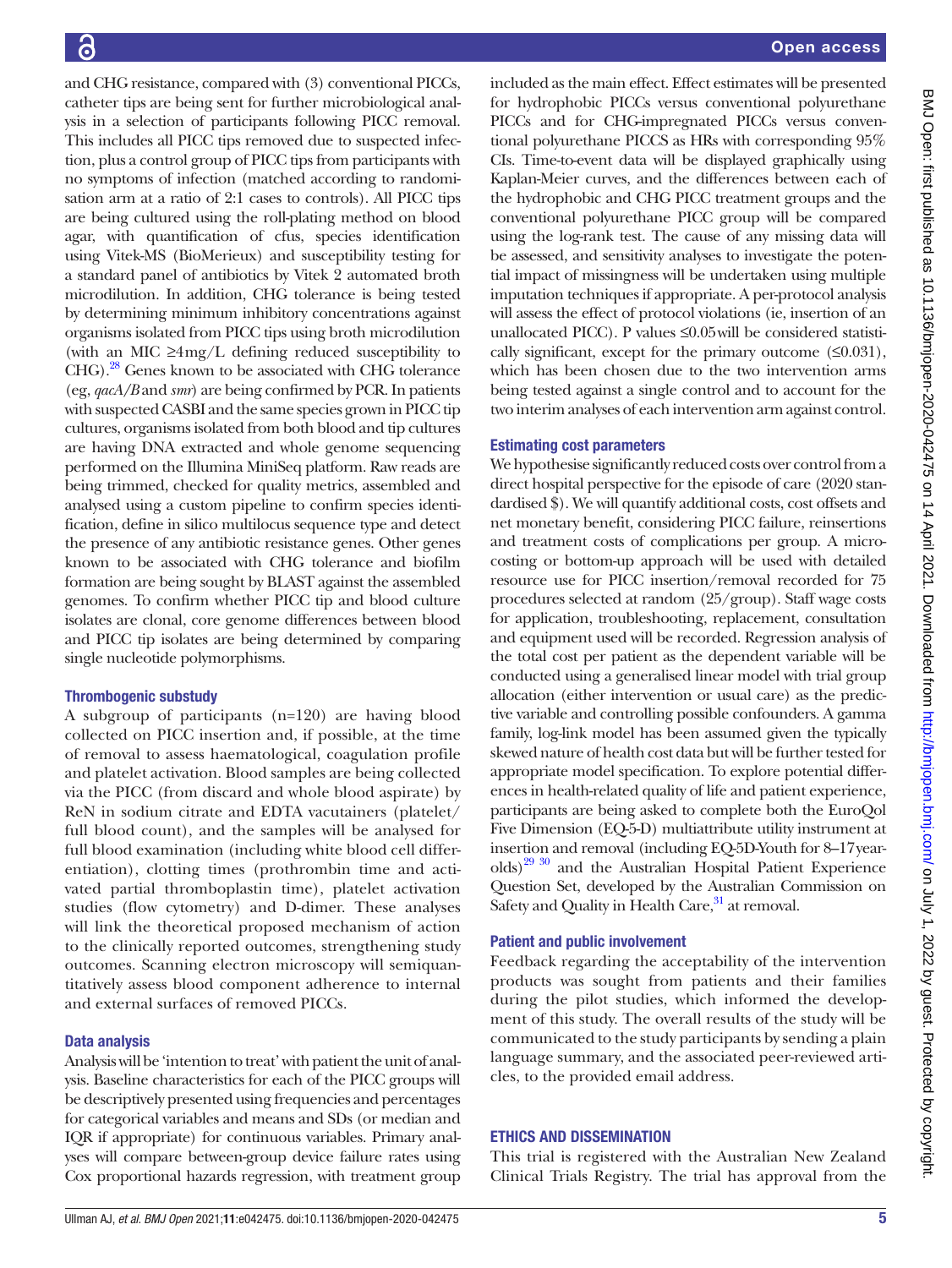Children's Health Queensland Hospital and Health Service Human Research Ethics Committee (HREC) (HREC/QCHQ/48682) and Griffith University HREC (Ref. No. 2019/094) and is being managed in accordance with the Australian Government National Health and Medical Research Council (NHMRC) National Statement on Ethical Conduct in Human Research<sup>32</sup> and the Note for Guidance on Good Clinical Practice (CPMP/ ICH-135/95).

A Data Safety Monitoring Committee will review unblinded data and serious adverse events at n=400and n=800to advise on any recruitment and safety issues they identify and to investigate whether one or more of the intervention arms should be stopped early for efficacy. The intervention arm will stop recruiting if the arm is significantly different to the control arm at  $p<0.002$ <sup>33</sup>

Serious adverse events are being monitored and reported to the HRECs, as are protocol modifications. If important protocol amendments are made (eg, changes to eligibility criteria), AJU will update all investigators, HRECs, patient information and consent forms and the trial registry. Clinical trial insurance is held by the university. Written informed consent is being obtained from participants or representatives prior to participation (see [online supplemental file 1](https://dx.doi.org/10.1136/bmjopen-2020-042475) for example of the patient consent form). Consent can be withdrawn. Identifying details are being kept confidential via study IDs.

The trial and substudies were written by the investigators and will be published in peer-reviewed journals using appropriate reporting formats (ie, EQUATOR) with authorship consistent with the International Committee of Medical Journal Editors Guidelines. Data will be held at Griffith University.

#### Trial status

The trial began on the 8 September 2019. At the time of manuscript submission, 174 patients had been recruited, with a 2-year recruitment period per study site planned.

#### Data statement

The data generated and/or analysed during the trial are not yet publicly available as the trial is ongoing. When the trial is complete, data sets will be available from the chief investigator (AJU) on reasonable request and after agreement by ethics.

#### **DISCUSSION**

PICCs are a common medical device and an important component of modern healthcare, but the current failure rate of up to 30% is unacceptable and leads patients to experience multiple adverse events. As demonstrated in other vascular access types, innovations in PICC materials and design are an opportunity to reduce this preventable harm to patients and improve efficiencies in healthcare. These technologies are novel and potentially life-saving; however, this independent, sufficiently powered RCT is necessary to ascertain efficacy. Adoption of new

technologies without evidence, including economic, may increase expenditure without increased value or cause unintended adverse events.

#### Author affiliations

<sup>1</sup>School of Nursing, Midwifery and Social Work, The University of Queensland, St Lucia, Queensland, Australia

<sup>2</sup>Menzies Health Institute Queensland, Griffith University, Nathan, Queensland, Australia

<sup>3</sup>Queensland Children's Hospital, Children's Health Queensland Hospital and Health Service, Brisbane, Queensland, Australia

4 Royal Brisbane and Woman's Hospital, Metro North Health Service District, Herston, Queensland, Australia

5 Princess Alexandra Hospital, Metro South Health Service District, Woolloongabba, Queensland, Australia

<sup>6</sup> Faculty of Medicine, The University of Queensland, Saint Lucia, Queensland, Australia

<sup>7</sup>Department of Medicine, University of Michigan, Ann Arbor, Michigan, USA

Twitter Amanda J Ullman [@a\\_ullman,](https://twitter.com/a_ullman) Jessica A Schults [@jess\\_schults](https://twitter.com/jess_schults) and Claire M Rickard [@claire\\_avatar](https://twitter.com/claire_avatar)

Acknowledgements We would like to acknowledge the contributions made to the original proposal design by Professors Marianne Wallis and Adrian Esterman. We would also like to acknowledge and thank the clinicians and researchers at each of the study sites.

Contributors AJU, TK, NMM, AB and PNAH conceived the study; AJU and JB designed the economic evaluation; AJU, DA, TK, RW, NMM, RSW, VC, CMR and PNAH designed the protocol; AJU,TK, RW, NMM, AB, BP, NR, PL-A, AC, JB, RW, VC, AC, PM, CMR and PNAH secured funding; all authors prepared and approved the final version of the manuscript.

Funding This work is supported by the National Health and Medical Research Council APP1157178.

Disclaimer No commercial entity had any role in the conception, design or funding of this study, or is the preparation of this manuscript.

Competing interests Griffith University (AJU's former employer) has received unrestricted research and educational grants to support her research (unrelated from the current project) from 3M, Becton Dickinson and Cardinal Health. Griffith University (DA's employer) has received consultancy payments for educational lectures based on her research and clinical expertise from 3M and Johnsons and Johnsons. Griffith University (TK's employer) has received unrestricted research and educational grants from 3M, Becton Dickinson and Medical Specialties Australasia. Griffith University (RMW's employer) has received unrestricted research and educational grants to support her research (unrelated to current project) from Becton Dickinson. Griffith University (NMM's former employer) has received unrestricted research and educational grants to support her research (unrelated from the current project) from 3M, Becton Dickinson and Cardinal Health. Griffith University (AB's employer) has received consultancy payments from Becton Dickinson (unrelated to the current project). Griffith University (JB's employer) has received unrestricted research and educational grants to support her research (unrelated to current project) from Becton Dickinson, and Navi Technologies. PM is a member of Myeloma Advisory Boards for Celgene, Janssen, Amgen, Takeda and Amyloidosis Advisory Boards for Pfizer and Caelum. No personal fees have been received for these services. PM's has received a research grant from Janssen for a clinical trial. PM has accommodation and registration provided by Amgen for attendance at the International Myeloma Workshop in 2019. Griffith University (CMR's former employer) has received unrestricted research and educational grants to support her research (unrelated to the current project) from 3M, Becton Dickinson and Cardinal Health. Other authors have no conflicts of interests to disclose.

Patient and public involvement statement Feedback regarding the acceptability of the intervention products was sought from patients and their families during the pilot studies, which informed the development of this study. The overall results of the study will be communicated to the study participants by sending a plain language summary, and the associated peer-reviewed articles, to the provided email address.

Patient consent for publication Not required.